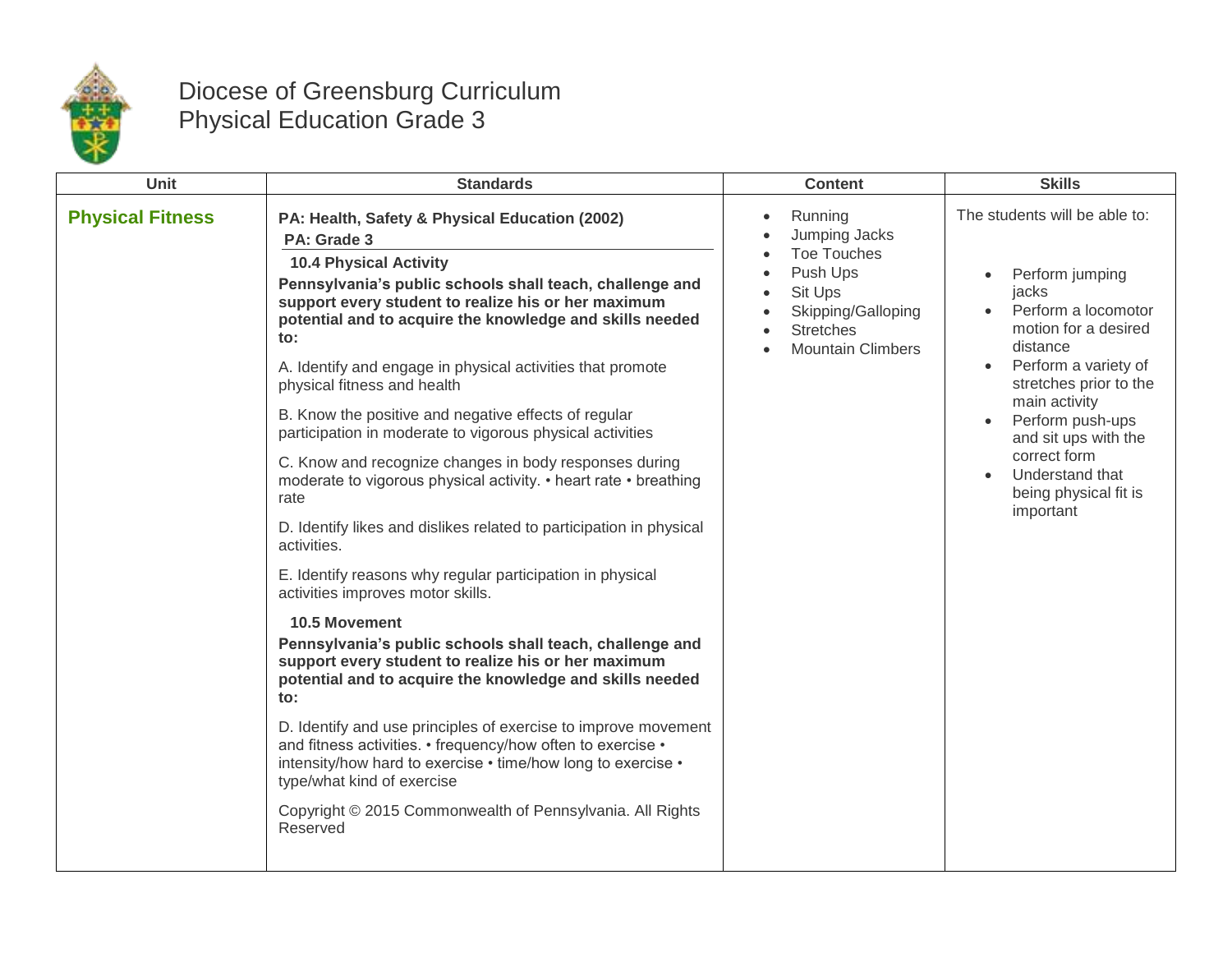| Unit                     | <b>Standards</b>                                                                                                                                                                                                                                                                                                                                                                                                                                                                                                                                                                                                                                         | <b>Content</b>                                                                                                                                                                                                                       | <b>Skills</b>                                                                                                                                                                                                                                                                                                                                                                                                                                             |
|--------------------------|----------------------------------------------------------------------------------------------------------------------------------------------------------------------------------------------------------------------------------------------------------------------------------------------------------------------------------------------------------------------------------------------------------------------------------------------------------------------------------------------------------------------------------------------------------------------------------------------------------------------------------------------------------|--------------------------------------------------------------------------------------------------------------------------------------------------------------------------------------------------------------------------------------|-----------------------------------------------------------------------------------------------------------------------------------------------------------------------------------------------------------------------------------------------------------------------------------------------------------------------------------------------------------------------------------------------------------------------------------------------------------|
| <b>Cooperative Games</b> | PA: Health, Safety & Physical Ed<br>PA: Grade 3<br><b>10.4 Physical Activity</b><br>Pennsylvania's public schools shall teach, challenge and<br>support every student to realize his or her maximum<br>potential and to acquire the knowledge and skills needed<br>to:<br>C. Know and recognize changes in body responses during<br>moderate to vigorous physical activity.<br>• heart rate<br>• breathing rate                                                                                                                                                                                                                                          | Basketball (Winter)<br>$\bullet$<br>Kickball (Fall)<br>Soccer (Fall)<br>Hockey (Winter)<br>Handball (Spring)<br>Baseball/Softball/<br>T-Ball (Spring)<br>Capture the Flag<br>(Spring)<br>Flag Football (Fall)<br>Volleyball (Winter) | The students will be able to:<br>Demonstrate and<br>perform the basic<br>skills needed for each<br>sport<br>Respectively<br>$\bullet$<br>communicate with<br>team members<br>Respect their team<br>members and<br>opponents<br>Display qualities of<br>good sportsmanship<br>Demonstrate and<br>understanding of the<br>rules of the game<br>Demonstrate an<br>understanding of the<br>different positions<br>Participate in playing<br>an organized game |
|                          | F. Recognize positive and negative interactions of small group<br>activities.<br>• roles (e.g., leader, follower)<br>• cooperation/sharing<br>• on task participation<br><b>10.5 Movement</b><br>Pennsylvania's public schools shall teach, challenge and<br>support every student to realize his or her maximum<br>potential and to acquire the knowledge and skills needed<br>to:                                                                                                                                                                                                                                                                      |                                                                                                                                                                                                                                      |                                                                                                                                                                                                                                                                                                                                                                                                                                                           |
|                          | A. Recognize and use basic movement skills and concepts.<br>• locomotor movements (e.g., run, leap, hop)<br>• non-locomotor movements (e.g., bend, stretch, twist)<br>· manipulative movements (e.g., throw, catch, kick)<br>· relationships (e.g., over, under beside)<br>• combination movements (e.g.,<br>locomotor, non-locomotor, manipulative)<br>• space awareness (e.g., self-space, levels, pathways,<br>directions)<br>· effort (e.g., speed, force)<br>B. Recognize and describe the concepts of motor skill<br>development using appropriate vocabulary.<br>$\cdot$ form<br>· developmental differences<br>• critical elements<br>• feedback |                                                                                                                                                                                                                                      |                                                                                                                                                                                                                                                                                                                                                                                                                                                           |
|                          | C. Know the function of practice.                                                                                                                                                                                                                                                                                                                                                                                                                                                                                                                                                                                                                        |                                                                                                                                                                                                                                      |                                                                                                                                                                                                                                                                                                                                                                                                                                                           |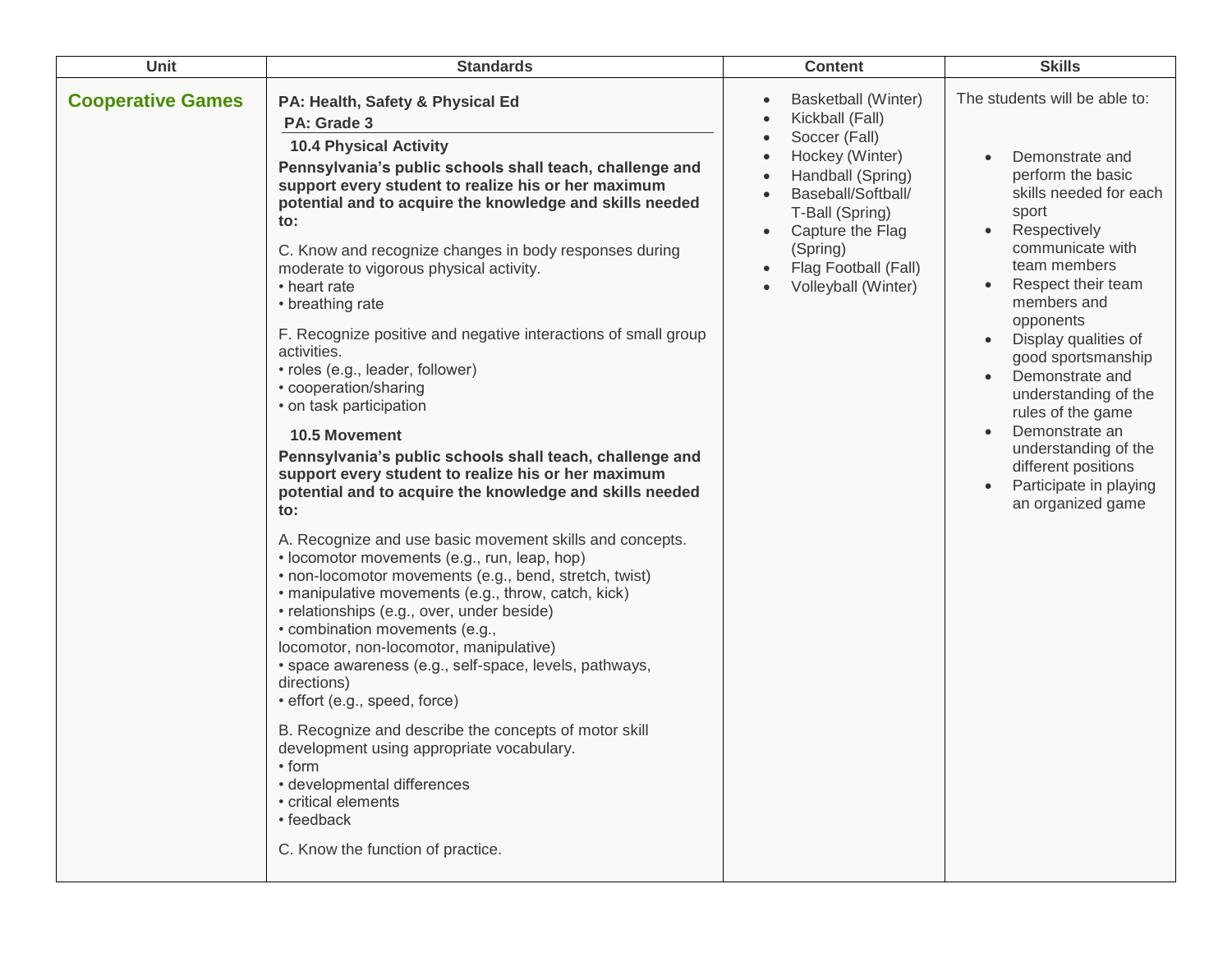| Unit                                                                       | <b>Standards</b>                                                                                                                                                                                                                                                                                                                                                                                                                                                                                                                                                                                                                                                                                                                                                                                                                                                                                                                                                                                                             | <b>Content</b>                                                                                                                                   | <b>Skills</b>                                                                                                                                                                                                                                                                                                                                                                                                                           |
|----------------------------------------------------------------------------|------------------------------------------------------------------------------------------------------------------------------------------------------------------------------------------------------------------------------------------------------------------------------------------------------------------------------------------------------------------------------------------------------------------------------------------------------------------------------------------------------------------------------------------------------------------------------------------------------------------------------------------------------------------------------------------------------------------------------------------------------------------------------------------------------------------------------------------------------------------------------------------------------------------------------------------------------------------------------------------------------------------------------|--------------------------------------------------------------------------------------------------------------------------------------------------|-----------------------------------------------------------------------------------------------------------------------------------------------------------------------------------------------------------------------------------------------------------------------------------------------------------------------------------------------------------------------------------------------------------------------------------------|
|                                                                            | E. Know and describe scientific principles that affect<br>movement and skills using appropriate vocabulary.<br>• gravity<br>• force production/absorption<br>• balance<br>• rotation<br>F. Recognize and describe game strategies using appropriate<br>vocabulary.<br>• faking/dodging<br>• passing/receiving<br>• move MOVING to be open<br>• defending space<br>• following rules of play<br>Copyright © 2015 Commonwealth of Pennsylvania. All Rights<br>Reserved                                                                                                                                                                                                                                                                                                                                                                                                                                                                                                                                                         |                                                                                                                                                  |                                                                                                                                                                                                                                                                                                                                                                                                                                         |
| <b>Games/Activities -</b><br><b>Throwing and</b><br><b>Catching Skills</b> | PA: Health, Safety & Physical Education (2002)<br>PA: Grade 3<br><b>10.4 Physical Activity</b><br>Pennsylvania's public schools shall teach, challenge and<br>support every student to realize his or her maximum<br>potential and to acquire the knowledge and skills needed<br>to:<br>A. Identify and engage in physical activities that promote<br>physical fitness and health<br>F. Recognize positive and negative interactions of small group<br>activities. • roles (e.g., leader, follower) • cooperation/sharing •<br>on task participation<br><b>10.5 Movement</b><br>Pennsylvania's public schools shall teach, challenge and<br>support every student to realize his or her maximum<br>potential and to acquire the knowledge and skills needed<br>to:<br>A. Recognize and use basic movement skills and concepts. •<br>locomotor movements (e.g., run, leap, hop) • non-locomotor<br>movements (e.g., bend, stretch, twist) • manipulative<br>movements (e.g., throw, catch, kick) • relationships (e.g., over, | <b>Baseball</b><br>$\bullet$<br>Mechanics of<br>throwing<br>Mechanics of<br>catching<br>Football<br>Handball<br>Game strategies<br>Sportsmanship | The students will be able to:<br>Use the correct cues<br>while throwing and<br>catching<br>Identity how to catch<br>by using proper cues,<br>point, track, catch,<br>and absorb<br>Demonstrate correct<br>form when throwing,<br>tossing, and catching<br>a ball<br>Demonstrate<br>combination of<br>movement skills<br>Demonstrate<br>eye/hand control<br>Participate in a game<br>following the rules<br>Demonstrate<br>sportsmanship |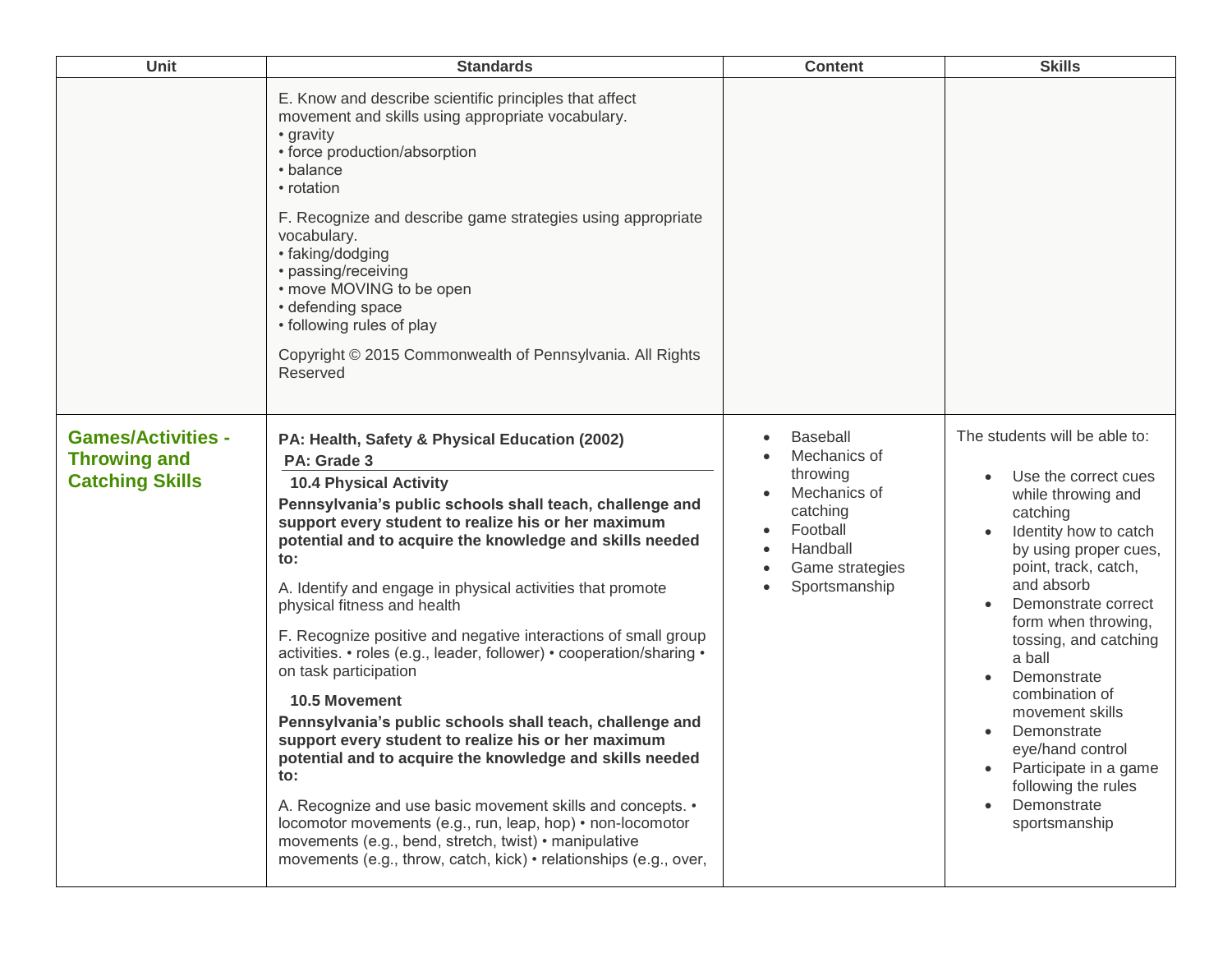| Unit                                                                       | <b>Standards</b>                                                                                                                                                                                                                                                                                                                                                                                                                                                                                                                                                                                                                                                                                                                                                                                                                                                                        | <b>Content</b>                                                                             | <b>Skills</b>                                                                                                                                                                                                                                                                                                                                                                                                                                                      |
|----------------------------------------------------------------------------|-----------------------------------------------------------------------------------------------------------------------------------------------------------------------------------------------------------------------------------------------------------------------------------------------------------------------------------------------------------------------------------------------------------------------------------------------------------------------------------------------------------------------------------------------------------------------------------------------------------------------------------------------------------------------------------------------------------------------------------------------------------------------------------------------------------------------------------------------------------------------------------------|--------------------------------------------------------------------------------------------|--------------------------------------------------------------------------------------------------------------------------------------------------------------------------------------------------------------------------------------------------------------------------------------------------------------------------------------------------------------------------------------------------------------------------------------------------------------------|
|                                                                            | under beside) • combination movements (e.g., locomotor, non-<br>locomotor, manipulative) · space awareness (e.g., self-space,<br>levels, pathways, directions) • effort (e.g., speed, force)                                                                                                                                                                                                                                                                                                                                                                                                                                                                                                                                                                                                                                                                                            |                                                                                            |                                                                                                                                                                                                                                                                                                                                                                                                                                                                    |
|                                                                            | B. Recognize and describe the concepts of motor skill<br>development using appropriate vocabulary. • form •<br>developmental differences · critical elements · feedback                                                                                                                                                                                                                                                                                                                                                                                                                                                                                                                                                                                                                                                                                                                 |                                                                                            |                                                                                                                                                                                                                                                                                                                                                                                                                                                                    |
|                                                                            | C. Know the function of practice.                                                                                                                                                                                                                                                                                                                                                                                                                                                                                                                                                                                                                                                                                                                                                                                                                                                       |                                                                                            |                                                                                                                                                                                                                                                                                                                                                                                                                                                                    |
|                                                                            | E. Know and describe scientific principles that affect<br>movement and skills using appropriate vocabulary. • gravity •<br>force production/absorption • balance • rotation                                                                                                                                                                                                                                                                                                                                                                                                                                                                                                                                                                                                                                                                                                             |                                                                                            |                                                                                                                                                                                                                                                                                                                                                                                                                                                                    |
|                                                                            | F. Recognize and describe game strategies using appropriate<br>vocabulary. • faking/dodging • passing/receiving • move<br>MOVING to be open • defending space • following rules of play                                                                                                                                                                                                                                                                                                                                                                                                                                                                                                                                                                                                                                                                                                 |                                                                                            |                                                                                                                                                                                                                                                                                                                                                                                                                                                                    |
|                                                                            | Copyright © 2015 Commonwealth of Pennsylvania. All Rights<br>Reserved                                                                                                                                                                                                                                                                                                                                                                                                                                                                                                                                                                                                                                                                                                                                                                                                                   |                                                                                            |                                                                                                                                                                                                                                                                                                                                                                                                                                                                    |
| <b>Games/Activities -</b><br><b>Dribbling and</b><br><b>Passing Skills</b> | PA: Health, Safety & Physical Education (2002)<br>PA: Grade 3<br><b>10.4 Physical Activity</b><br>Pennsylvania's public schools shall teach, challenge and<br>support every student to realize his or her maximum<br>potential and to acquire the knowledge and skills needed<br>to:<br>A. Identify and engage in physical activities that promote<br>physical fitness and health<br>F. Recognize positive and negative interactions of small group<br>activities. • roles (e.g., leader, follower) • cooperation/sharing •<br>on task participation<br>10.5 Movement<br>Pennsylvania's public schools shall teach, challenge and<br>support every student to realize his or her maximum<br>potential and to acquire the knowledge and skills needed<br>to:<br>A. Recognize and use basic movement skills and concepts. •<br>locomotor movements (e.g., run, leap, hop) • non-locomotor | <b>Basketball</b><br>Soccer<br>Hockey<br>Lacrosse<br>Sportsmanship<br><b>Rules of Game</b> | The students will be able to:<br>Perform basic<br>dribbling with<br>dominate and non-<br>dominate hand/foot<br>Recognize the<br>importance of<br>dribbling and passing<br>in each sport<br>Understand the<br>benefit of passing in<br>team sports<br>Demonstrate the<br>necessary skills to<br>participate in<br>organized games<br>Demonstrate a<br>$\bullet$<br>combination of<br>movement skills<br>Participate in a game<br>following the rules of<br>the game |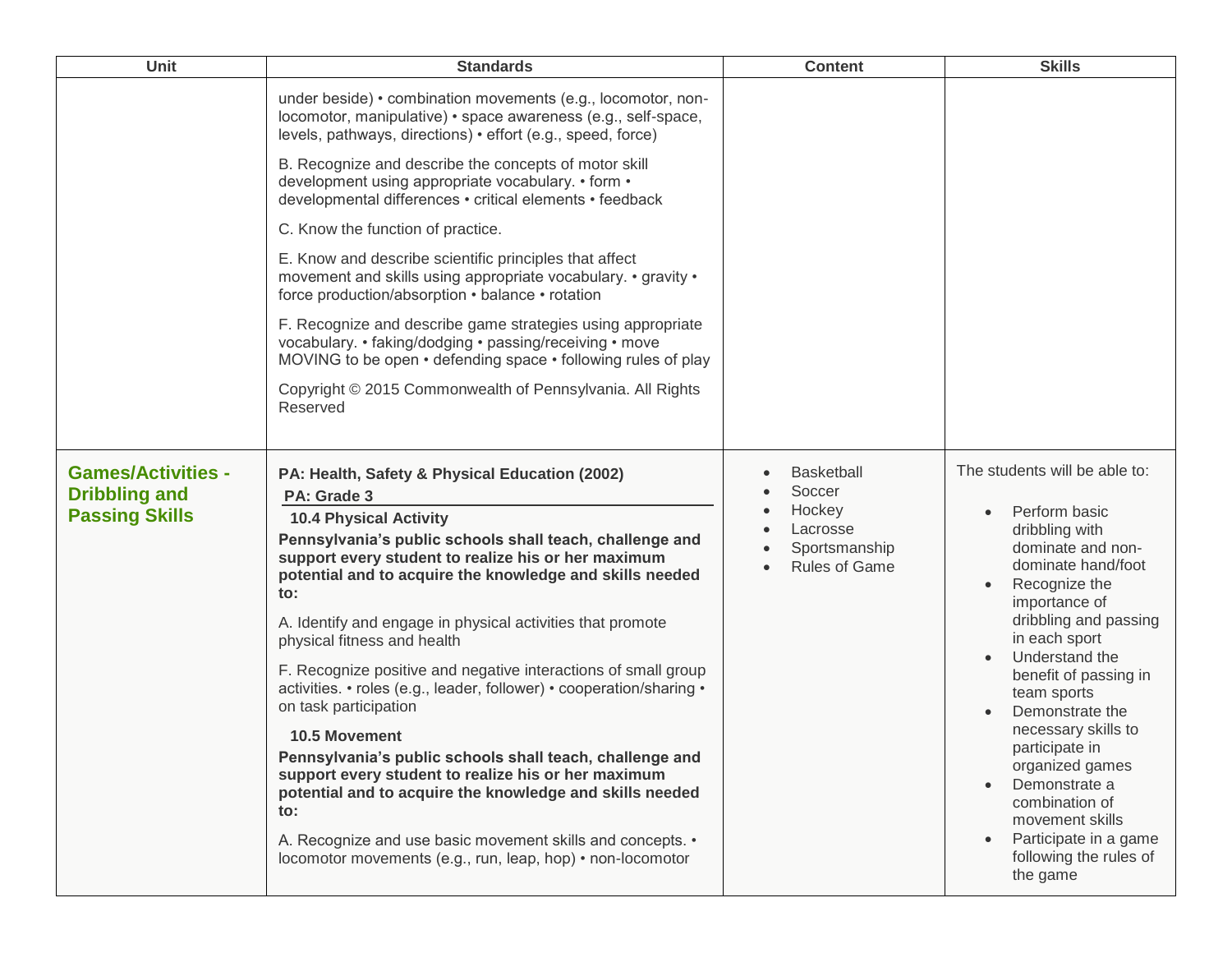| <b>Unit</b>                                                                   | <b>Standards</b>                                                                                                                                                                                                                                                                                                                                                                                                                                                                                                                                                                                                                                                                                                                                                                                                                                                                   | <b>Content</b>                                                                                                         | <b>Skills</b>                                                                                                                                                                                                                                                                                                                               |
|-------------------------------------------------------------------------------|------------------------------------------------------------------------------------------------------------------------------------------------------------------------------------------------------------------------------------------------------------------------------------------------------------------------------------------------------------------------------------------------------------------------------------------------------------------------------------------------------------------------------------------------------------------------------------------------------------------------------------------------------------------------------------------------------------------------------------------------------------------------------------------------------------------------------------------------------------------------------------|------------------------------------------------------------------------------------------------------------------------|---------------------------------------------------------------------------------------------------------------------------------------------------------------------------------------------------------------------------------------------------------------------------------------------------------------------------------------------|
|                                                                               | movements (e.g., bend, stretch, twist) • manipulative<br>movements (e.g., throw, catch, kick) • relationships (e.g., over,<br>under beside) • combination movements (e.g., locomotor, non-<br>locomotor, manipulative) • space awareness (e.g., self-space,<br>levels, pathways, directions) • effort (e.g., speed, force)<br>B. Recognize and describe the concepts of motor skill<br>development using appropriate vocabulary. • form •<br>developmental differences · critical elements · feedback<br>C. Know the function of practice.<br>F. Recognize and describe game strategies using appropriate<br>vocabulary. • faking/dodging • passing/receiving • move<br>MOVING to be open • defending space • following rules of play<br>Copyright © 2015 Commonwealth of Pennsylvania. All Rights<br>Reserved                                                                     |                                                                                                                        | Demonstrate<br>sportsmanship                                                                                                                                                                                                                                                                                                                |
| <b>Games/Activities -</b><br><b>Chasing, Fleeing,</b><br><b>Dodging Skill</b> | PA: Health, Safety & Physical Education (2002)<br>PA: Grade 3<br><b>10.4 Physical Activity</b><br>Pennsylvania's public schools shall teach, challenge and<br>support every student to realize his or her maximum<br>potential and to acquire the knowledge and skills needed<br>to:<br>A. Identify and engage in physical activities that promote<br>physical fitness and health<br>B. Know the positive and negative effects of regular<br>participation in moderate to vigorous physical activities<br>D. Identify likes and dislikes related to participation in physical<br>activities.<br>E. Identify reasons why regular participation in physical<br>activities improves motor skills.<br>F. Recognize positive and negative interactions of small group<br>activities. • roles (e.g., leader, follower) • cooperation/sharing •<br>on task participation<br>10.5 Movement | Basic movement<br>skills<br>Locomotor<br>movements<br>Non-locomotor<br>movements<br>Space awareness<br>Game strategies | The students will be able to:<br>Perform these<br>movements to<br>successfully play<br>games requiring them<br>Start and stop on<br>command and when<br>necessary<br>Demonstrate basic<br>movement skills<br>Demonstrate<br>locomotor and non-<br>locomotor skills<br>Participate in drills<br>and games following<br>the rules of the game |